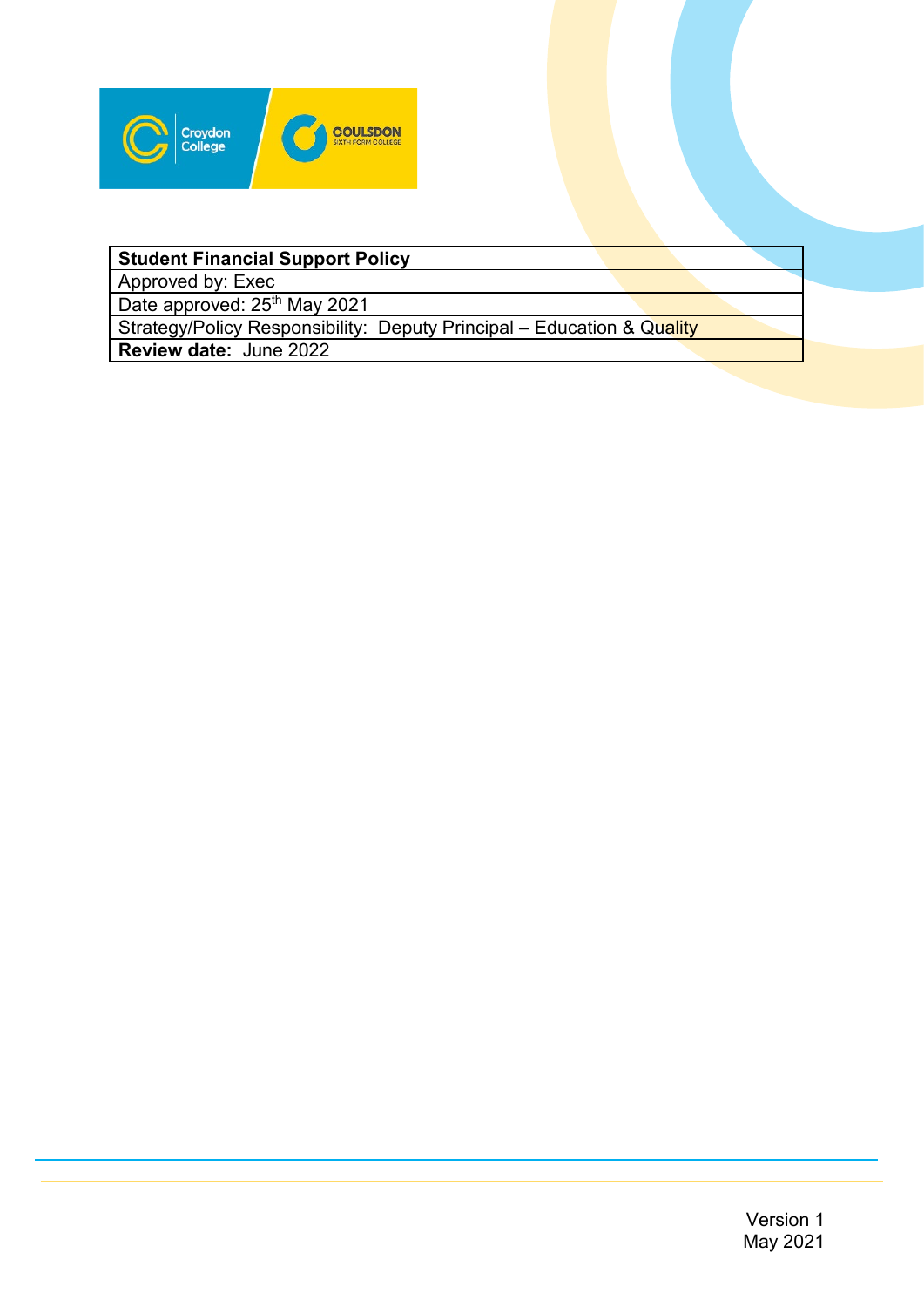## **1. OVERVIEW**

### **1.1 Introduction**

Croydon College prides itself on offering inclusive learning, and as such, some students that attend the College need additional financial support to enable them to start their course, settle in and remain until the end of their programme.

Each year, the College receives allocations of funding from the Education and Skills Funding Agency (ESFA) to provide financial support to our students.

The College administers the financial support funds and distributes them to provide financial support in order to help students overcome financial barriers to learning, ensuring they can take part in or continue learning and access educational and progression opportunities.

Any student may apply for financial support and should be aware that their application will receive consideration in accordance with the eligibility requirements stated in Section 2.

This Policy outlines the College's approach to the allocation of financial support funds and the procedure for the allocation and administration of the following funding streams:

- 16-19 Bursary Fund
- 19+ Discretionary Learner Support Fund
- Advanced Learning Loan Bursary Fund
- Further Education Free Meals

## **1.2 Purpose**

The purpose of this policy is to ensure:

- Bursary funds are distributed in accordance with the regulations and guidelines laid out by funding agencies;
- The administration of the bursary fund meets students' needs and removes financial barriers to learning.
- The eligibility criteria for bursary funds is explained;
- Systems are in place to administer, record and monitor bursary funds, to ensure funds are used for their intended purpose.

## **1.3 Legislative/Quality Framework**

The College will apply and adhere to the following published guidelines for the use of these funds, according to age groups and funding types:

- [Free meals in further education funded institutions: guide for the 2021 to 2022](https://www.gov.uk/guidance/free-meals-in-further-education-funded-institutions-guide-for-the-2021-to-2022-academic-year)  [academic year](https://www.gov.uk/guidance/free-meals-in-further-education-funded-institutions-guide-for-the-2021-to-2022-academic-year)
- [Funding regulations for post-16 provision 2021 to 2022](https://www.gov.uk/guidance/16-to-19-education-funding-guidance)
- [16 to 19 Bursary Fund guide 2021 to 2022 academic year](https://www.gov.uk/guidance/16-to-19-bursary-fund-guide-2021-to-2022-academic-year)
- [Adult education budget \(AEB\) funding rules 2021 to 2022](https://www.gov.uk/guidance/adult-education-budget-aeb-funding-rules-2021-to-2022)
- [Advanced learner loans funding rules 2021 to 2022](https://www.gov.uk/government/publications/advanced-learner-loans-funding-rules-2021-to-2022)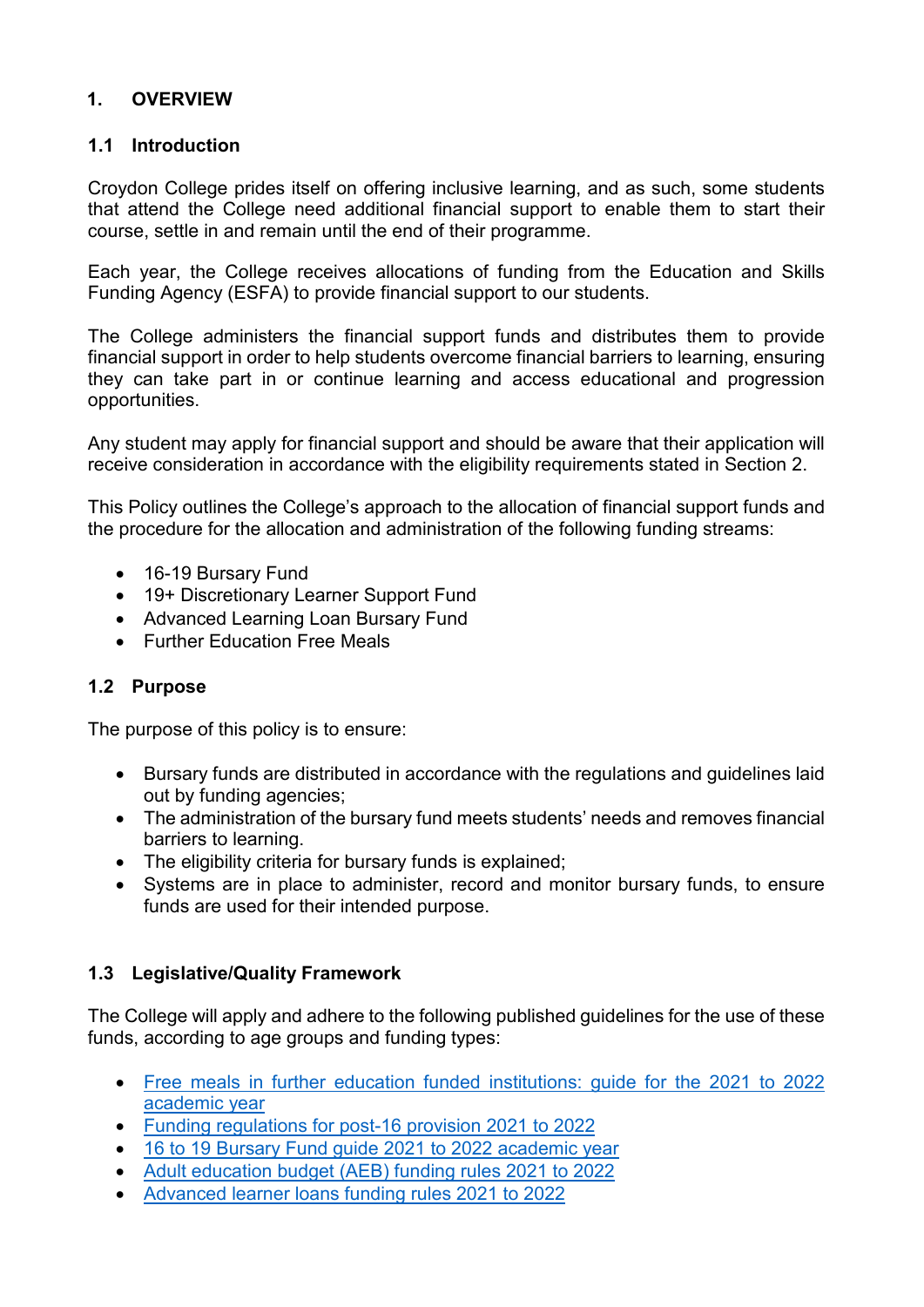## **1.4 Scope**

This policy applies to all eligible (see Section 2) students of Croydon College, including Coulsdon Sixth Form College.

## **2. THE BURSARY FUNDS**

## **2.1 Conditions of Payment**

This policy covers the financial support funds which are available to eligible students. Students who apply for any of the funds will be assessed individually and awarded support based on their financial need. Please note:

- Bursaries are subject to available funds and eligibility does not guarantee entitlement to funds.
- Funds will be allocated to students who meet the eligibility criteria on a 'first come first served' basis, with any funds that become available being reallocated to those on the waiting list.
- Bursary payments are subject to maintaining attendance of at least 85% and behaving in line with College Policies and Procedures.
- Bursary awards only cover one academic year and learners must re-apply for support on an annual basis.

## **2.2 Eligibility Criteria**

To be eligible for funding from any of the College Bursary Funds, all applicants must meet the following criteria.

- Residency criteria as set out by the [ESFA funding regulations](https://www.gov.uk/government/publications/advice-funding-regulations-for-post-16-provision) and and Appendix A
- Have a gross annual household income below £25,000 per year (£19,917) for Childcare). The College may choose to use its discretion where household income exceeds this amount but it is identified that support is needed.
- Able to demonstrate 'relative financial need' for costs that may deter them joining, continuing or completing their course.

Students must also be on a course that is subject to inspection by a public body (e.g. Ofsted) and must also be:

- Funded directly by the ESFA or by the ESFA via a local authority
- Funded or co-financed by the European Social Fund
- Otherwise publicly funded and lead to a qualification (up to and including level 3) accredited by Ofqual

The College reserves the right to apply discretion to ensure that individual students' needs and personal circumstances are taken into account when decisions are made.

Additional specific eligibility requirements apply to each fund as listed within the Bursary Funds Sections below: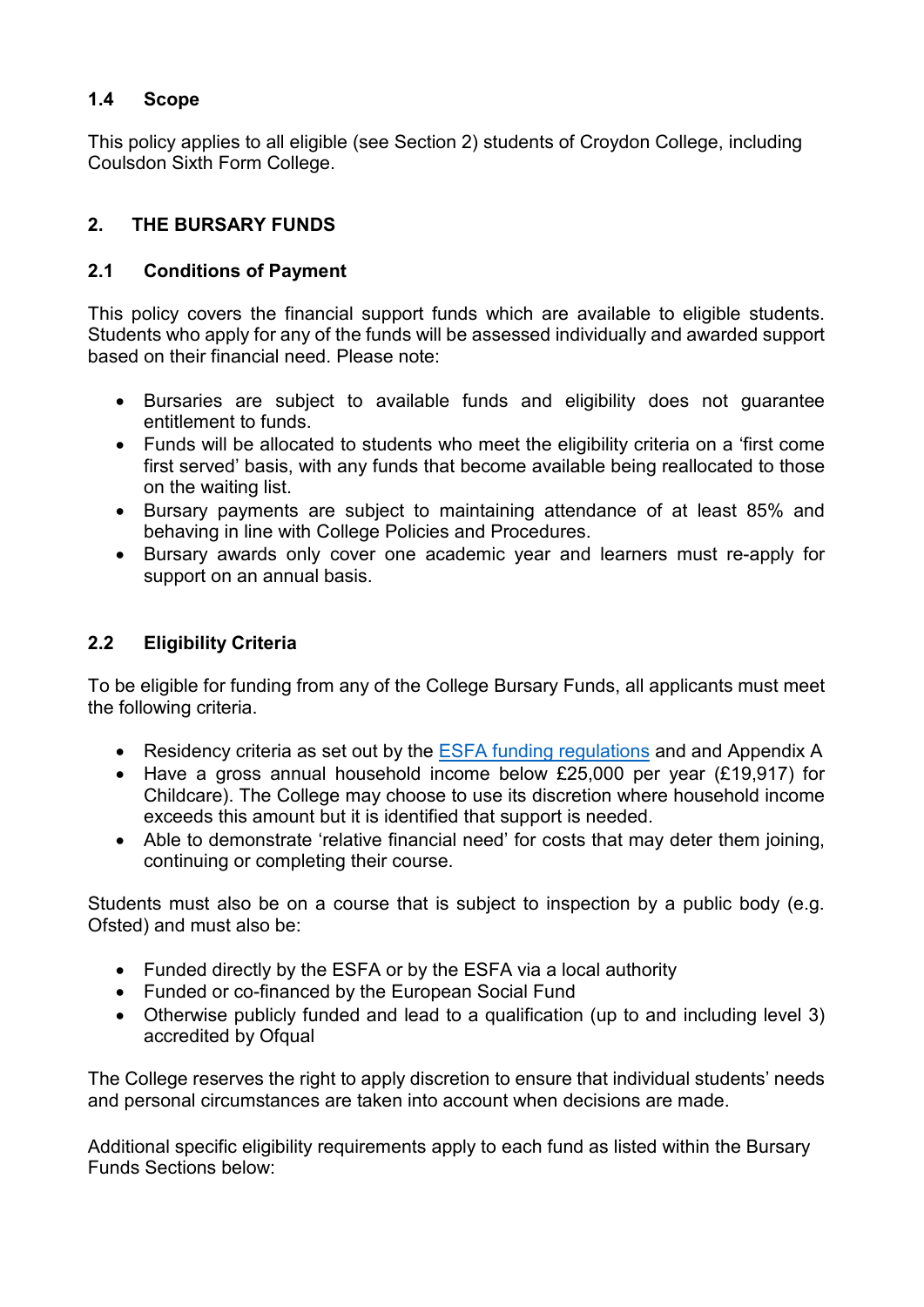## **2.3 16-19 Bursary Funds**

## **2.3.1 16-19 Discretionary Bursary Fund**

Additional Eligibility Criteria (in addition to 2.2):

- Aged 16 or over but under 19 at 31st August 2021, or;
- Aged 19 or over and continuing on the  $2^{nd}$  year of a 2 year programme they began aged 16 to 18 (19+ continuer), or;
- Aged 19 to 25 with an Education, Health and Care Plan (EHCP)

#### And

• Living at home with a parent/guardian and can provide evidence that the total household income is less than £25,000pa (This figure will/can include all benefits)

#### And/or

• the student received free school meals during the last academic year and can provide evidence certified by their local authority, then the student may be entitled to receive a Discretionary Bursary.

Types of support available:

- Support with travel costs to and from college that are not covered by the 16+ Oyster Zip Card (for students who live 2.5 miles or more from college)
- essential course equipment (e.g. hair/beauty kit, uniform, art materials)
- course-related books
- essential educational trips & visits
- contribution to the costs of voluntary trips subject to funds being available
- authorised university visits (e.g. university interviews)
- UCAS fees
- college arranged work experience related costs
- Discretionary free college meals
- Weekly 'College Essentials' payments

Applications are assessed on an individual basis to ensure the financial support is used in a way that benefits the students the most, with in kind support offered in the first instance.

Students who are awarded FE Free Meals will automatically be eligible for support from the 16-19 Discretionary Bursary.

## **2.3.2 16-19 Vulnerable Bursary Fund**

Additional eligibility criteria (in addition to 2.2)

• Aged 16, 17, or 18 at  $31<sup>st</sup>$  August 2021<sup>\*</sup>

And can provide evidence that they are: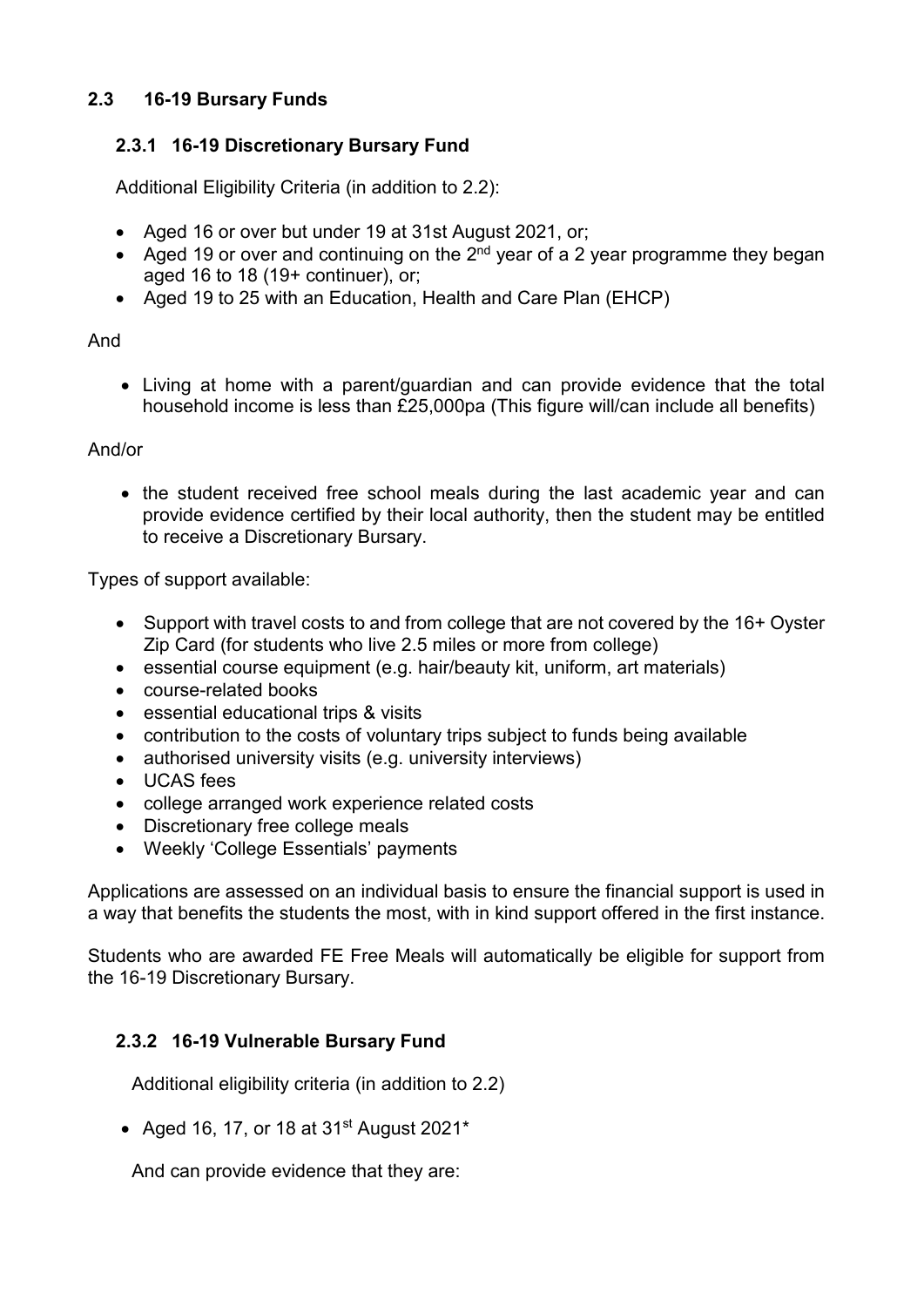- In Care; or
- A care leaver; or
- in receipt of Income Support or Universal Credit in their own name because they are financially independent; or
- Receiving Disability Living Allowance (DLA) or Personal Independence Payments (PIP) in their own name as well as Employment and Support Allowance (ESA) or Universal Credit in their own name

\*Students aged 19 or over are not eligible for bursaries for vulnerable groups.

## Support available:

Up to £1,200 per year (pro rata amounts payable for courses less than 30 weeks)

Applications are assessed on an individual basis to ensure the financial support is used in a way that benefits the students the most, with in kind support offered in the first instance.

This may include:

- Support with travel costs to and from college that are not covered by the 16+ Oyster Zip Card (for students who live 2.5 miles or more from college)
- essential course equipment (e.g. hair/beauty kit, uniform, art materials)
- course-related books
- essential educational trips & visits
- contribution to the costs of voluntary trips subject to funds being available
- authorised university visits (e.g. university interviews)
- UCAS fees
- college arranged work experience related costs
- Discretionary free college meals
- Weekly 'College Essentials' payments

In exceptional circumstances and where it is assessed that the learner may need extra help to remain in education, further bursary funding can be allocated from the 16-19 Discretionary Bursary Fund. This will be at the discretion of the Director of Student Support Services.

## **2.3.3 16-19 FE Free College Meals**

Additional eligibility criteria (in addition to 2.2)

- Aged 16 or over but under 19 at 31st August 2021, or;
- Aged 19 or over and continuing on the  $2^{nd}$  year of a 2 year programme they began aged 16 to 18 (19+ continuer), or;
- Aged 19 to 25 with an Education, Health and Care Plan (EHCP)

FE Free College Meals are targeted at disadvantaged students. Free meals in FE defines disadvantage as students being in receipt of, or having parents who are in receipt of, one or more of the following benefits:

- Income Support
- income-based Jobseekers Allowance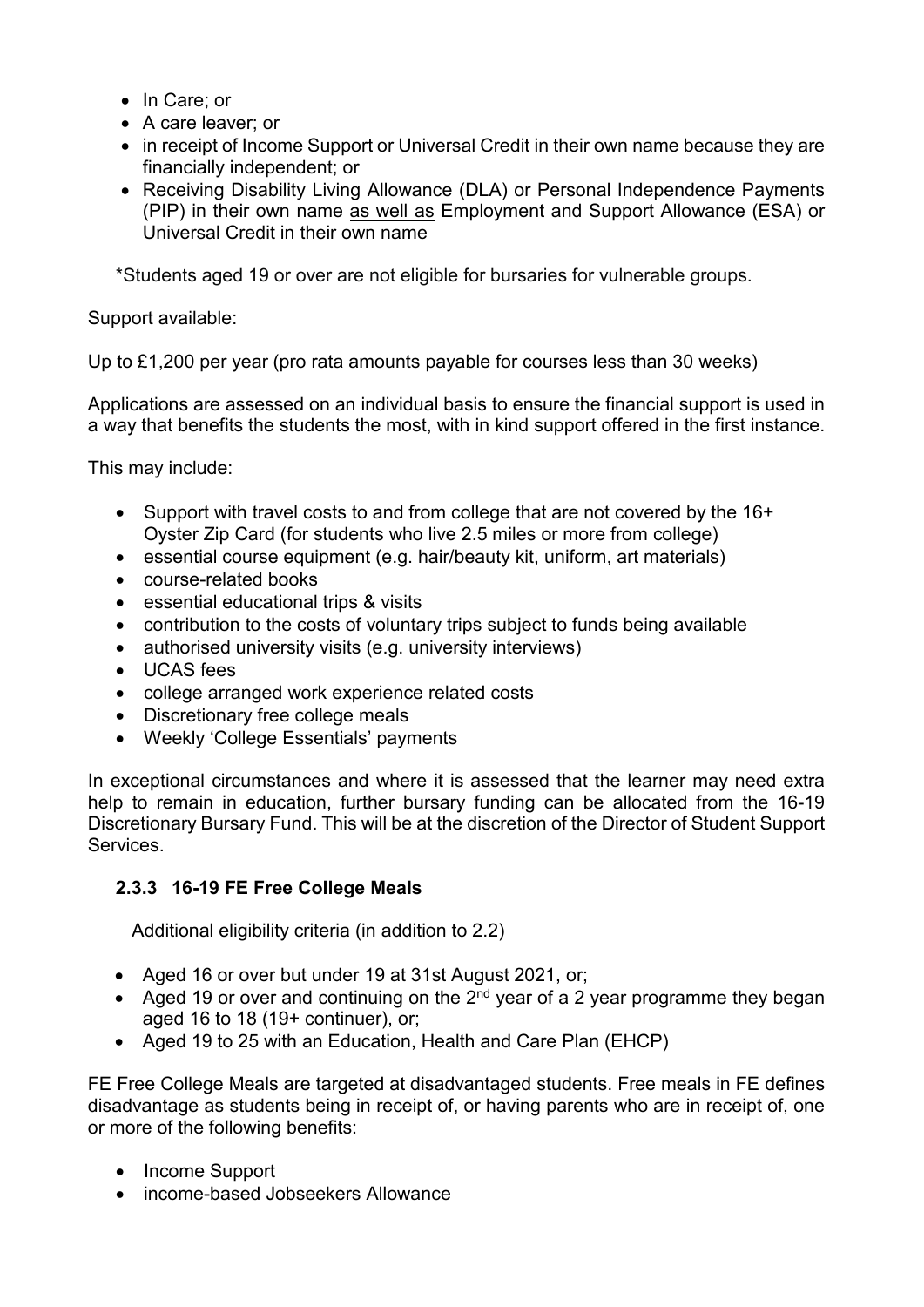- income-related Employment and Support Allowance (ESA)
- support under part VI of the Immigration and Asylum Act 1999
- the guarantee element of State Pension Credit
- Child Tax Credit (provided they are not entitled to Working Tax Credit and have an annual gross income of no more than £16,190, as assessed by Her Majesty's Revenue and Customs (HMRC))
- Working Tax Credit run-on paid for 4 weeks after someone stops qualifying for Working Tax Credit
- Universal Credit with net earnings not exceeding the equivalent of £7,400 pa (after tax and not including any benefits you get)

A student is only eligible to receive a free meal when they, or a responsible adult on their behalf, have made a successful application and provided evidence of their eligibility.

Students who are awarded FE Free Meals will also automatically be eligible for support from the 16-19 Discretionary Bursary.

## **2.4 19+ Discretionary Learner Support Fund**

Additional eligibility criteria in addition to 2.2:

#### Hardship funding

- Aged 19 or over as of 31<sup>st</sup> August 2021; and
- Can provide evidence that the total household income less than £25,000pa (this figure can/will include all benefits)

Support available:

- A contribution towards course related costs (e.g. essential equipment, uniform etc). Essential course equipment will be determined by each course area, and costs must be claimed by 10<sup>th</sup> December 2021.
- Exact amount awarded calculated on sliding scale according to household income level as below:

| Income level         | % contribution |
|----------------------|----------------|
| <b>Below £19,917</b> | 100%           |
| £19,918 to £22,000   | 75%            |
| £22,001 to £25,000   | 50%            |

#### Childcare funding

- Aged 20 or over as of 31<sup>st</sup> August 2021; and
- Can provide evidence that the total household income is less than £19,917pa (this figure can/will include all benefits)

Support available:

• Maximum award of up to £175 per week for one child aged up to 13. This is up to a maximum of 36 weeks during term time only.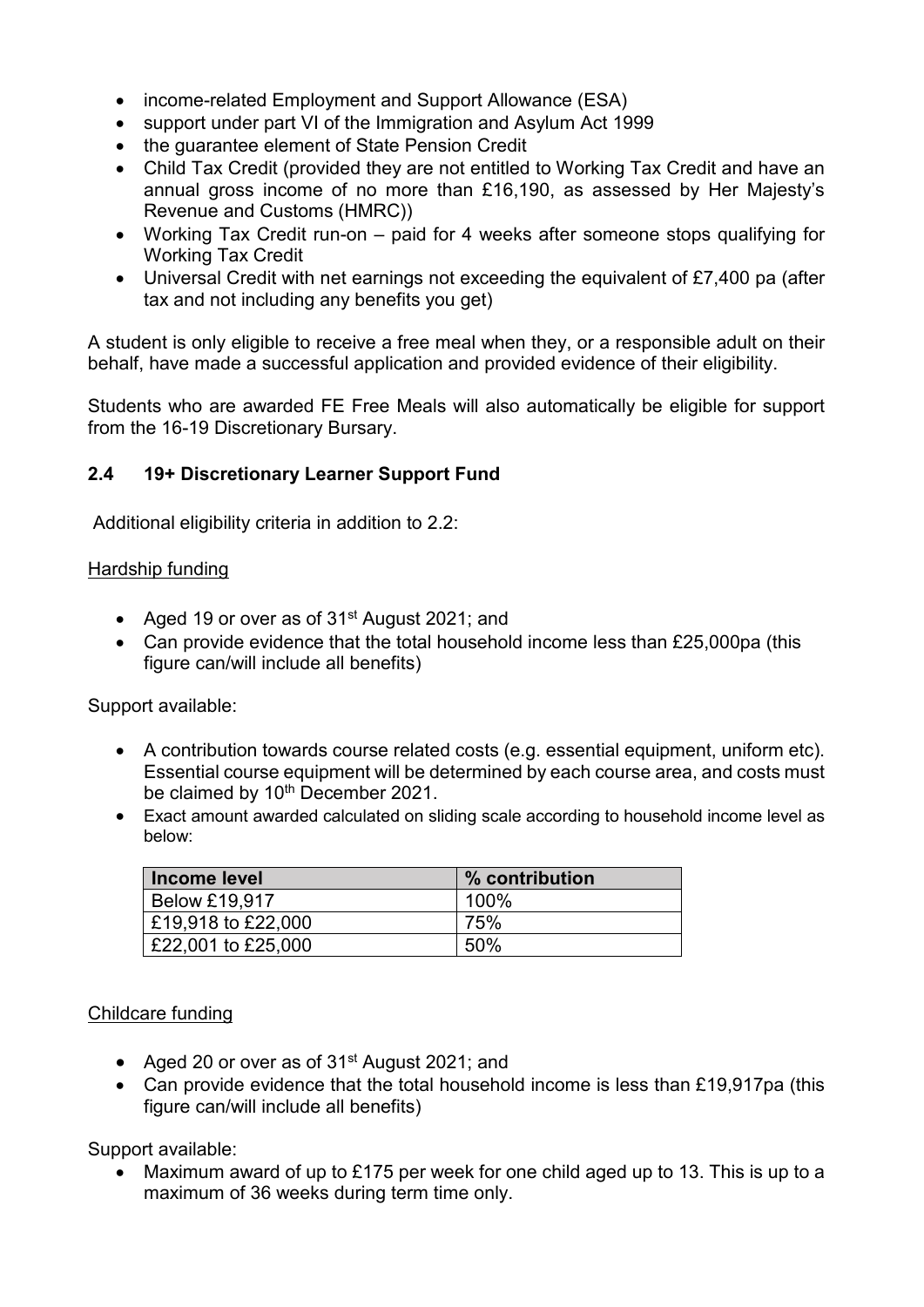- Support will only be provided for the times student is timetabled to be in college, and up to 1 hour travelling time each day.
- Payments will only be made to Ofsted registered providers, after any free Government entitlement to childcare has been exhausted.

The amount of funding available for childcare is limited and there is no guaranteed entitlement to the funds. In exceptional circumstances and where funds allow, the maximum award may be increased.

In line with College Policy attendance must exceed 85% otherwise payments may be withdrawn.

## **2.5 Eligibility Criteria: Advanced Learner Loan Bursary Fund**

Individual eligibility criteria:

Hardship funding

- Aged 19 or over on the first day of the course; and
- In receipt of Advanced Learner Loan approved by the Student Loan Company; and
- Can provide evidence that the total household income less than £25,000pa (this figure can/will include all benefits)

Support available:

- essential course equipment (e.g. hair/beauty kit, uniform, art materials)
- weekly 'College Essentials' payment

Essential course equipment will be determined by each course area, and costs must be claimed by 10<sup>th</sup> December 2021.

#### Childcare funding

- Aged 20 or over as of 31<sup>st</sup> August 2021; and
- In receipt of Advanced Learner Loan approved by the Student Loan Company; and
- Can provide evidence that the total household income is less than £19,917pa (this figure can/will include all benefits)

Support available:

- Maximum award of up to £175 per week for one child aged up to 13. This is up to a maximum of 36 weeks during term time only.
- Support will only be provided for the times student is timetabled to be in college, and up to 1 hour travelling time each day.
- Payments will only be made to Ofsted registered providers, after any free Government entitlement to childcare has been exhausted.

The amount of funding available for childcare is limited and there is no guaranteed entitlement to the funds. In exceptional circumstances and where funds allow, the maximum award may be increased.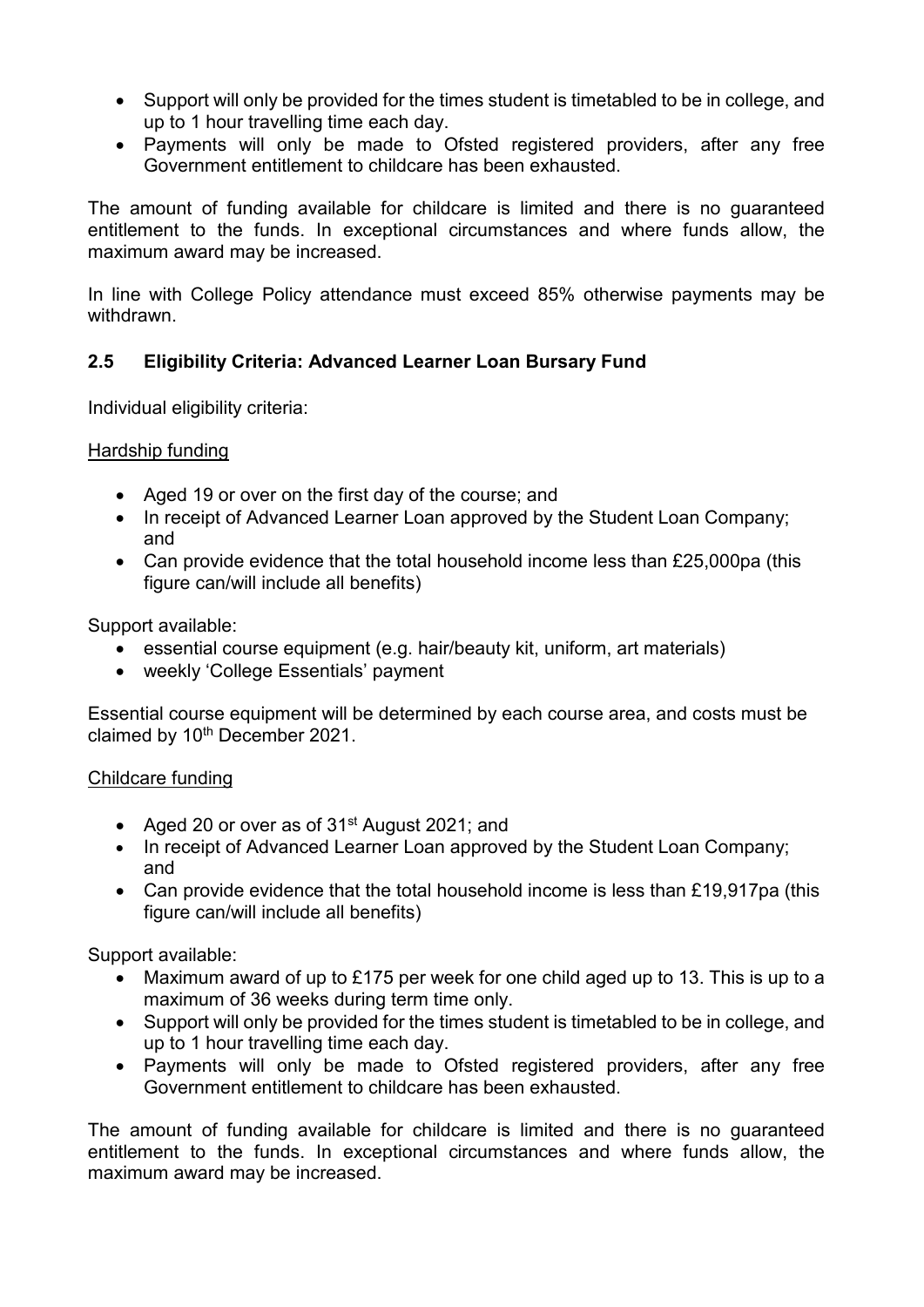In line with College Policy attendance must exceed 85% otherwise payments may be withdrawn.

## **2.6 Care to Learn Scheme**

Additional Eligibility Criteria:

Students aged under 20 at 31<sup>st</sup> August 2021 can apply for support with childcare costs through the Government Care to Learn scheme.

Details of the scheme and how to apply are available at<https://www.gov.uk/care-to-learn>

## **2.7 Apprenticeship Bursary for Care Leavers**

Students on apprenticeship programmes, or any waged training, are employed, rather than in education. They are therefore not eligible for the Bursary Funds.

The exception to this is apprentices eligible for the Care Leavers' Bursary.

Apprentices are eligible to receive a one-off payment of £1000 bursary payment if they have been in the care of the local authority (in care) defined as:

- An eligible child a young person who is 16 or 17 and who has been looked after by the local authority/health and social care trust for at least a period of 13 weeks since the age of 14, and who is still looked after
- A relevant child a young person who is 16 or 17 who has left care after their 16th birthday and before leaving care was an eligible child
- A former relevant child a young person who is aged between 19 and 21 (up to their 25th birthday if they are in education or training) who, before turning 18, was either an eligible or relevant child.

Evidence of the above must be provided and retained to support an application; this must be a signed email or letter confirmation from a local authority appointed Personal Advisor confirming that the apprentice is a care leaver.

If the apprentice is found to have accepted payment incorrectly or when not eligible then the bursary will have to be repaid to Government. The apprentice must sign to confirm they have received the bursary payment.

Students eligible to apply for this bursary should speak to Student Services to complete the application.

## **2.8 Capacity and Delivery Fund (CDF) – Industry Placements**

This fund is to support vocational students undertaking CDF industry placements who may need to travel further to access their placements and/or incur additional costs for equipment and clothing.

This fund is not restricted to students who would be entitled to receive bursary support. Students wishing to apply for this support should speak to Student Services and complete a short application form at least 2 weeks prior to the placement starting.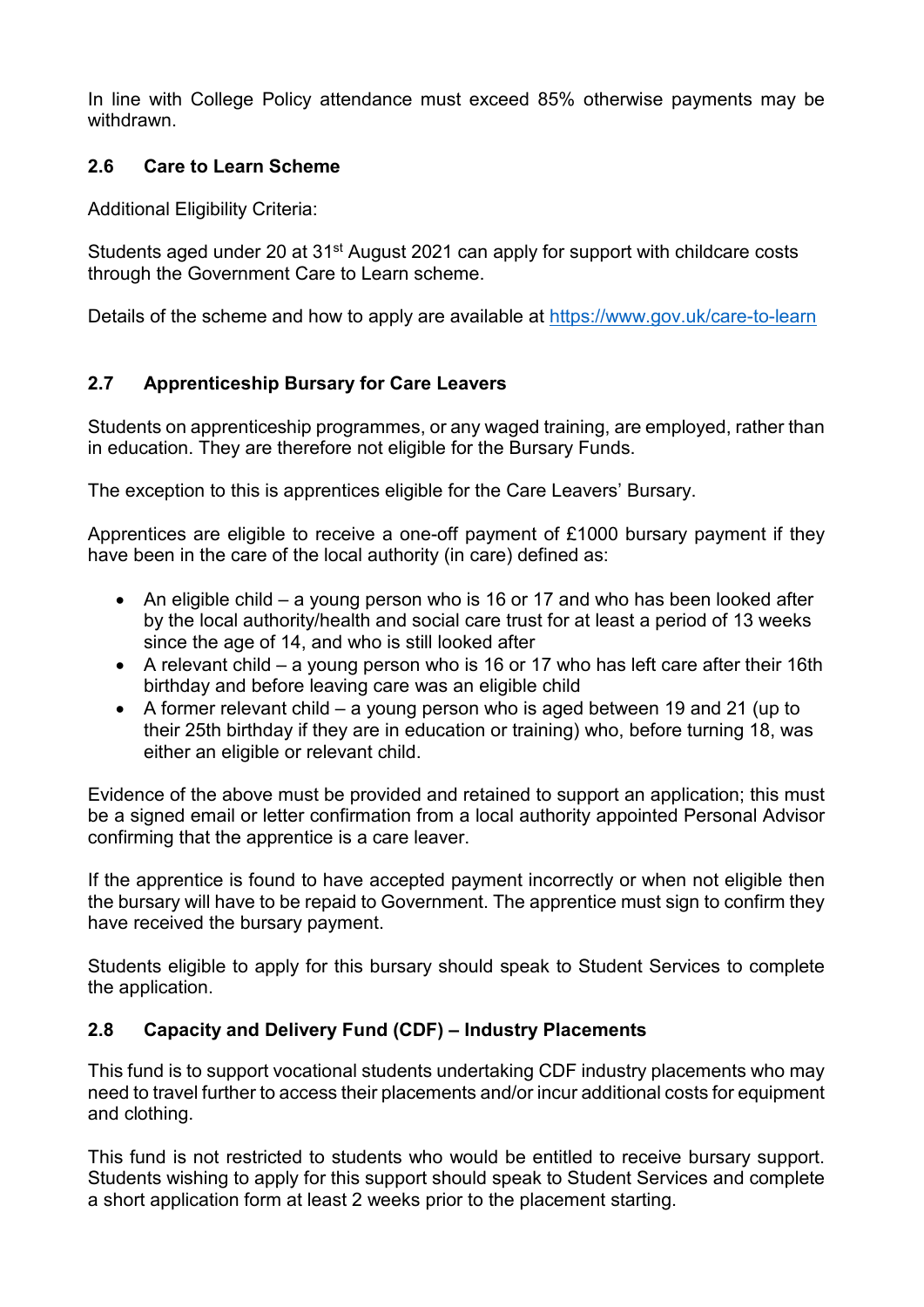## **3. APPLICATION & ELIGIBILITY ASSESSMENT**

### **3.1 Application**

Applications for financial assistance must be made via the online application portal which can be accessed from the College websites. Applications will only be processed from enrolled students as defined by the College.

Students must make their application as soon as possible as funds are limited and will be awarded on a 'first come, first served' basis. The exception to this is students applying to the 16-19 Vulnerable Bursary which is guaranteed for eligible students.

Applicants will be required to provide evidence of their eligibility; however exceptional circumstances will be taken into consideration.

All income and benefits (including housing benefit and council tax benefit) are taken into account. The College does not take into account Child Benefit, Disability Living Allowance or Personal Independence Payment when calculating total household income.

### **3.2 Assessment**

An assessment is made based on a completed application with supporting evidence of household income and/or eligible status.

The number of dependent children/adults living at the same household as the applicant will be taken into consideration as the College recognises additional household living costs. The College will allow a further £1200 per dependent child/adult (in addition to the stated income threshold).

Each application is assessed individually and awards are based on financial need, available funds, funding rules and College policy.

Award notices will be issued in writing by email, detailing the student's individual award.

## **4. ALLOCATION**

#### **4.1 College Essentials**

Students eligible for weekly 'College Essentials' payments will receive this in arrears directly into their personal bank account via BACS. The actual amount will be based on individual circumstances. These payments will be paid automatically during term time, subject to the student achieving 85% attendance over the previous 4 weeks.

BACS payments will be only made to accounts in students' own name and where bank details have been confirmed.

Students unable to open an account in their own name will be referred to the Head of Student Services at Croydon or the Student Services Manager at Coulsdon for consideration of alternative support. Cash payments will only be made in exceptional circumstances.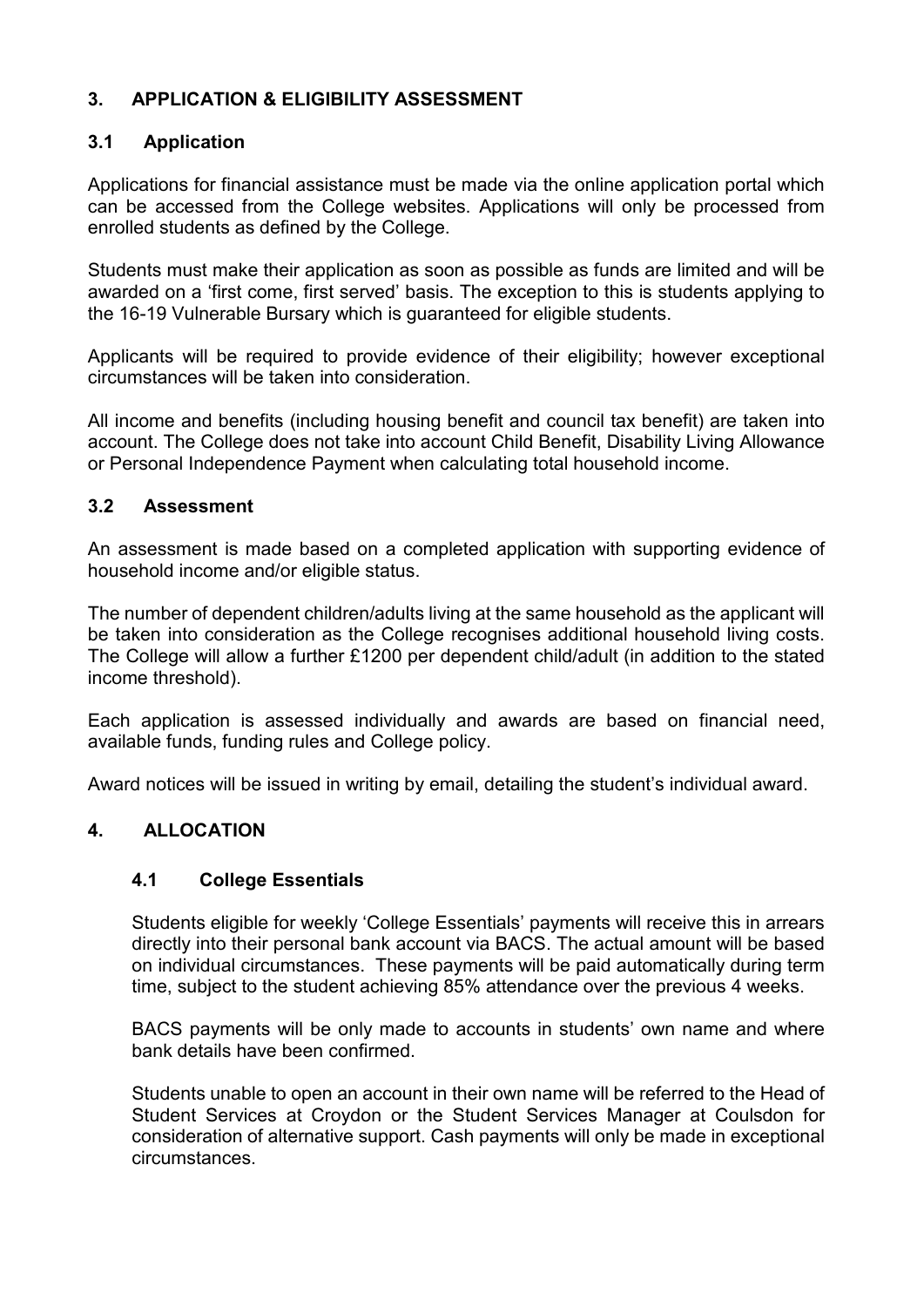## **4.2 Essential Course Equipment**

Payments for essential kit, equipment, uniform and trips will be paid direct to the curriculum area. Where the student has already purchased approved kit, equipment or uniform then payment will be reimbursed to the student's bank account by BACS, once evidence of purchase has been received by Student Services.

Any extenuating cases will be referred to the Head of Student Services at Croydon or the Student Services Manager at Coulsdon for consideration.

### **4.3 Travel Support**

Eligible students who live more than 2.5 miles away from college, and have travel costs that are not covered by the 16+ Oyster Zip card, may be eligible for a weekly payment towards travel costs. Any travel award will be based on the most cost effective method of travel, and will be paid to the student's bank account on a weekly basis, subject to the student achieving 85% attendance over the previous 4 weeks.

#### **4.4 Free Meals**

Students eligible for Free College Meals will receive an award of £3.50 for each day the student is timetabled to attend college. This will be loaded to the student's college ID card to be used as credit in the College canteen.

Arrangements to ensure eligible students receive a free meal when studying or participating in an activity offsite will be put in place as required.

Discretionary Free Meals may also be awarded to students who do not meet the criteria for FE Free Meals.

#### **4.5 UCAS, University Visits and Work Experience**

Eligible students can be reimbursed for UCAS application fees, or costs associated with attending approved university visits or college organised work experience.

Payments will be reimbursed to the student's bank account by BACS once evidence of purchase has been received by Student Services.

#### **5. MONITORING**

- The funds will be allocated and initially monitored by the Student Services Team to ensure that the correct amounts are allocated.
- The Finance Team will liaise with the Head of Student Services at Croydon College and the Student Services Manager at Coulsdon College and reconcile awards and payments.
- External audits will take place.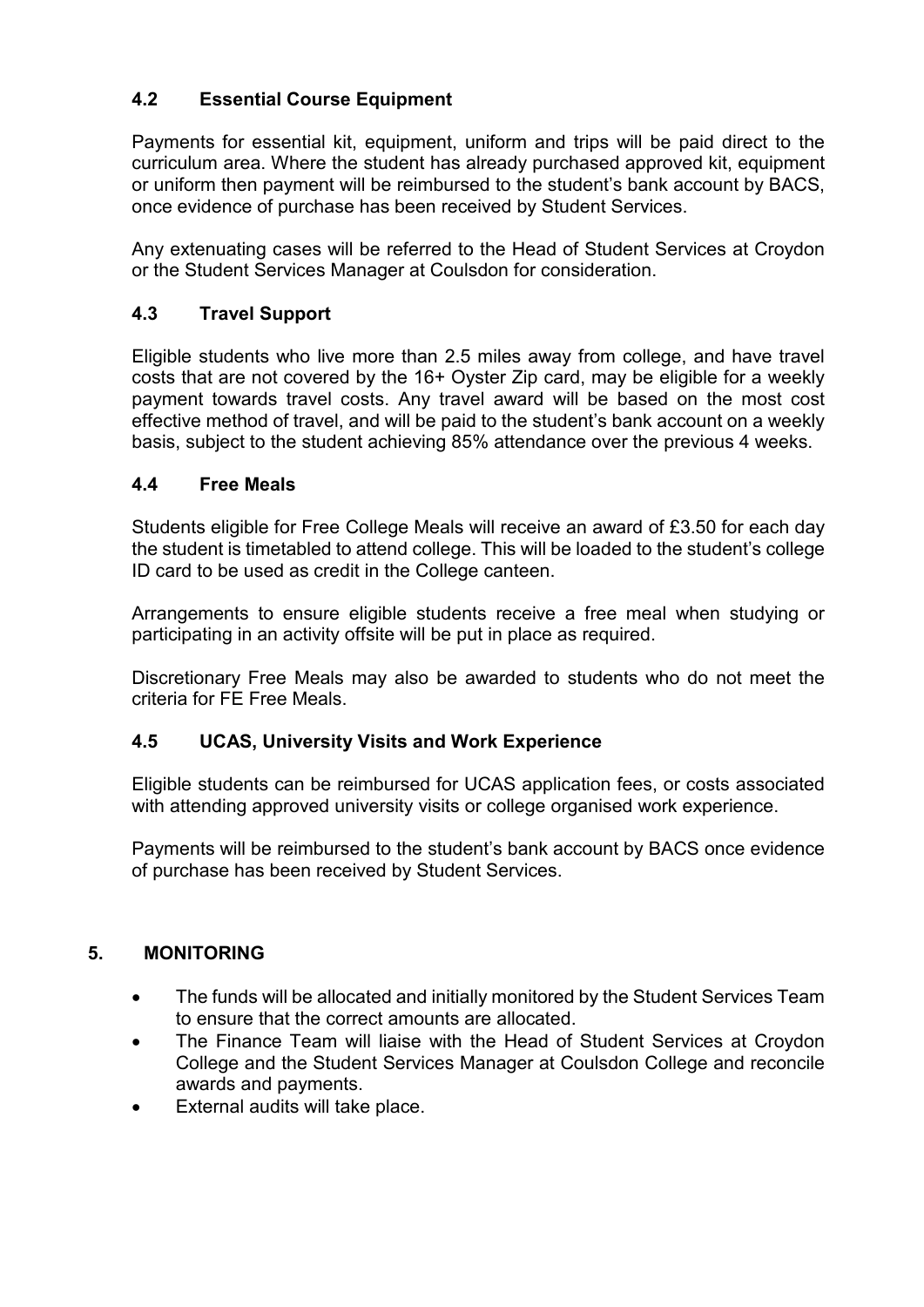### **6. ADMINISTRATION**

The college is permitted to retain up to 5% of the allocated Bursary Funds (excluding the 16-19 Vulnerable Bursary) to cover the costs to administer the financial support for students.

### **7. IMPLICATIONS FOR EQUALITY AND DIVERSITY**

The Student Financial Support Policy and Procedures have been developed with due regard to the needs of the student.

### **8. COMPLAINTS / CONCERNS**

Any initial concerns or queries should be made in writing and addressed to the Head of Student Services, Croydon or Student Services Manager, Coulsdon who will investigate the situation and respond within 5 working days.

If a complaint is received then this will be dealt with via the College Complaints Procedures.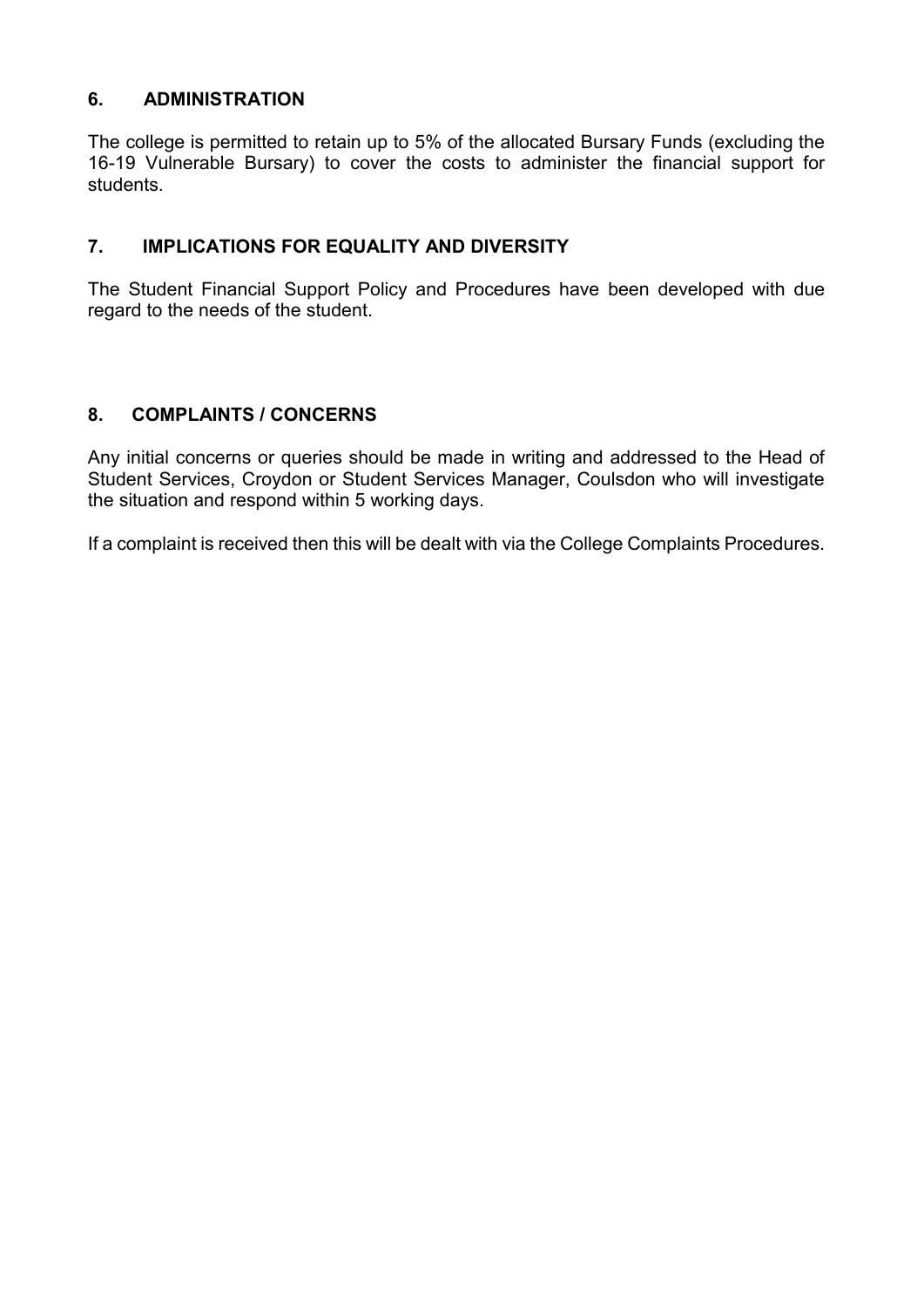## **APPENDIX A: Residency Eligibility**

To be eligible for funding, students must meet the residency criteria in [ESFA funding](https://www.gov.uk/government/publications/advice-funding-regulations-for-post-16-provision)  [regulations for post-16 provision](https://www.gov.uk/government/publications/advice-funding-regulations-for-post-16-provision) which states the following persons will be eligible:

- a. a person on the 'relevant date' who is 'settled' in the UK, and who has been ordinarily resident in the UK and Islands (that is including the Channel Islands and the Isle of Man) for the 3 years preceding the 'relevant date'. 'Settled' means having either indefinite leave to enter or remain (ILE/ILR) or having the right of abode in the UK. British citizens and certain other people have the right of abode in the UK as follows:
	- i. British nationals who hold a United Kingdom of Great Britain and Northern Ireland passport
	- ii. Irish nationals
	- iii. European Union nationals or family members of EEA and Swiss workers (resident in the UK before 1 January 2021) with settled or pre-settled status
	- iv. students who are children of Turkish workers where the Turkish worker has been lawfully employed and resident in the UK before 1 January 2021
	- v. British Dependent Territory Citizens (now known as British Overseas Territory Citizens)
	- vi. those whose passports have been endorsed to show they have right of abode in the UK
	- vii. those who have a certificate of naturalisation or registration as a British Citizen

In addition to the groups outlined above, ESFA will also consider the following groups of students (including those who may not have lived in the UK for the last 3 years) to be eligible for funding:

- a. people with refugee status (RS) or humanitarian protection (HP) or discretionary leave (DL) or exceptional leave to enter or remain (ELE/ELR), their spouses, civil partners and children
- b. people with recently settled status (this means those having been granted indefinite leave to enter or remain, right of abode or British citizenship within the 3 years immediately preceding the start of the course)

In addition to the groups above, ESFA will also consider the following groups of students (including those who may not have lived in the UK for the last 3 years), aged up to and including the age of 18, as eligible for funding as follows:

- a. those who are accompanying or joining parents or spouses or civil partners who have the right of abode or leave to enter or remain in the UK (or accompanying or joining relevant family members, usually parents, who are UK or Irish nationals), or those who are children of diplomats
- b. those who are dependants of teachers coming to the UK on a teacher exchange scheme
- c. those who are residing legally in the UK (including those entering the UK in the last 3 years who are or were not accompanied by their parents) who are British (or Irish) citizens or those whose passports have been endorsed to either show they have the right of abode in this country or to show that they have no restrictions on working in the UK